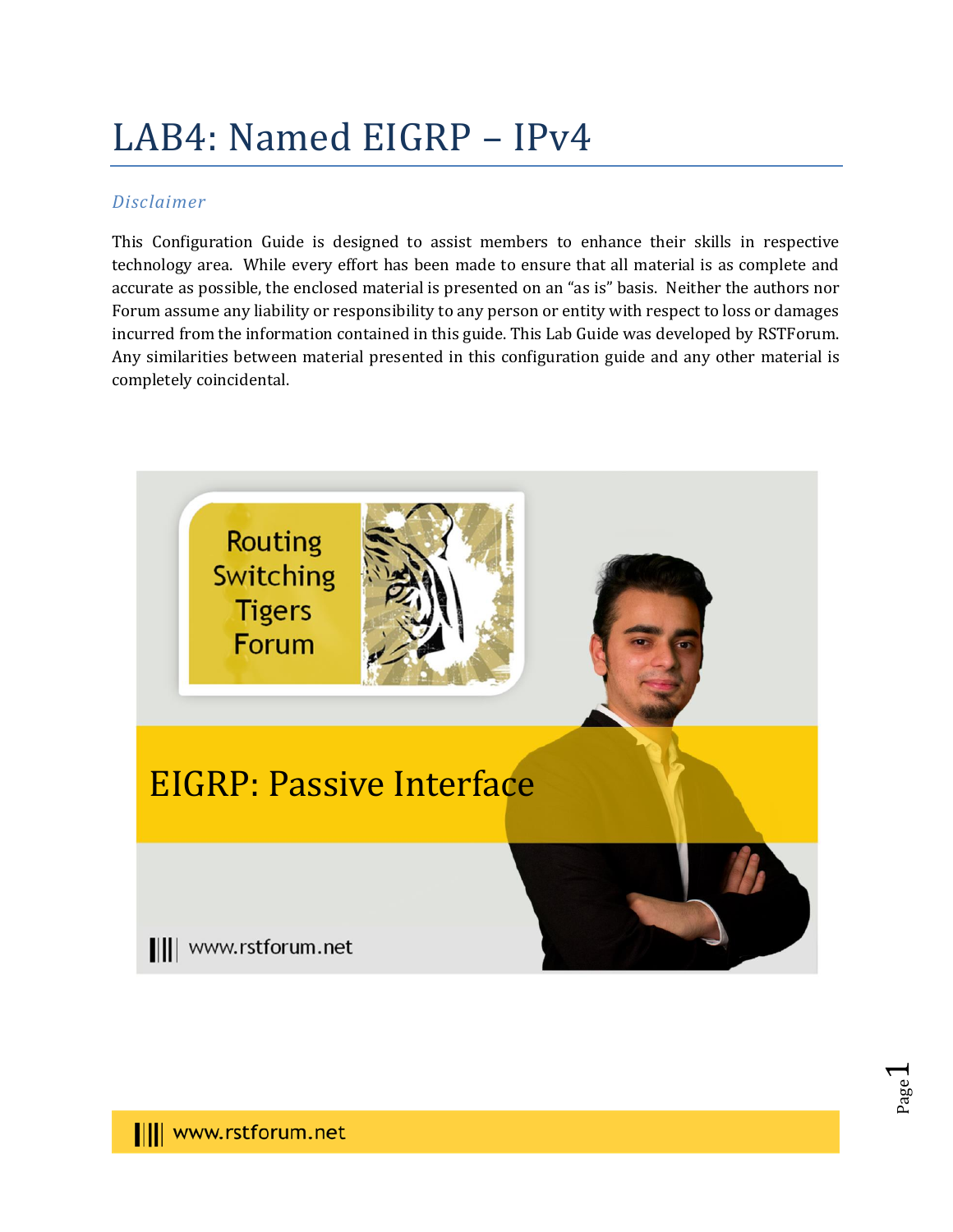# **LAB 4: Diagram**

Note: This Lab was developed on Cisco IOS Version15.2(4) M1 ADVENTERPRISEK9-M.



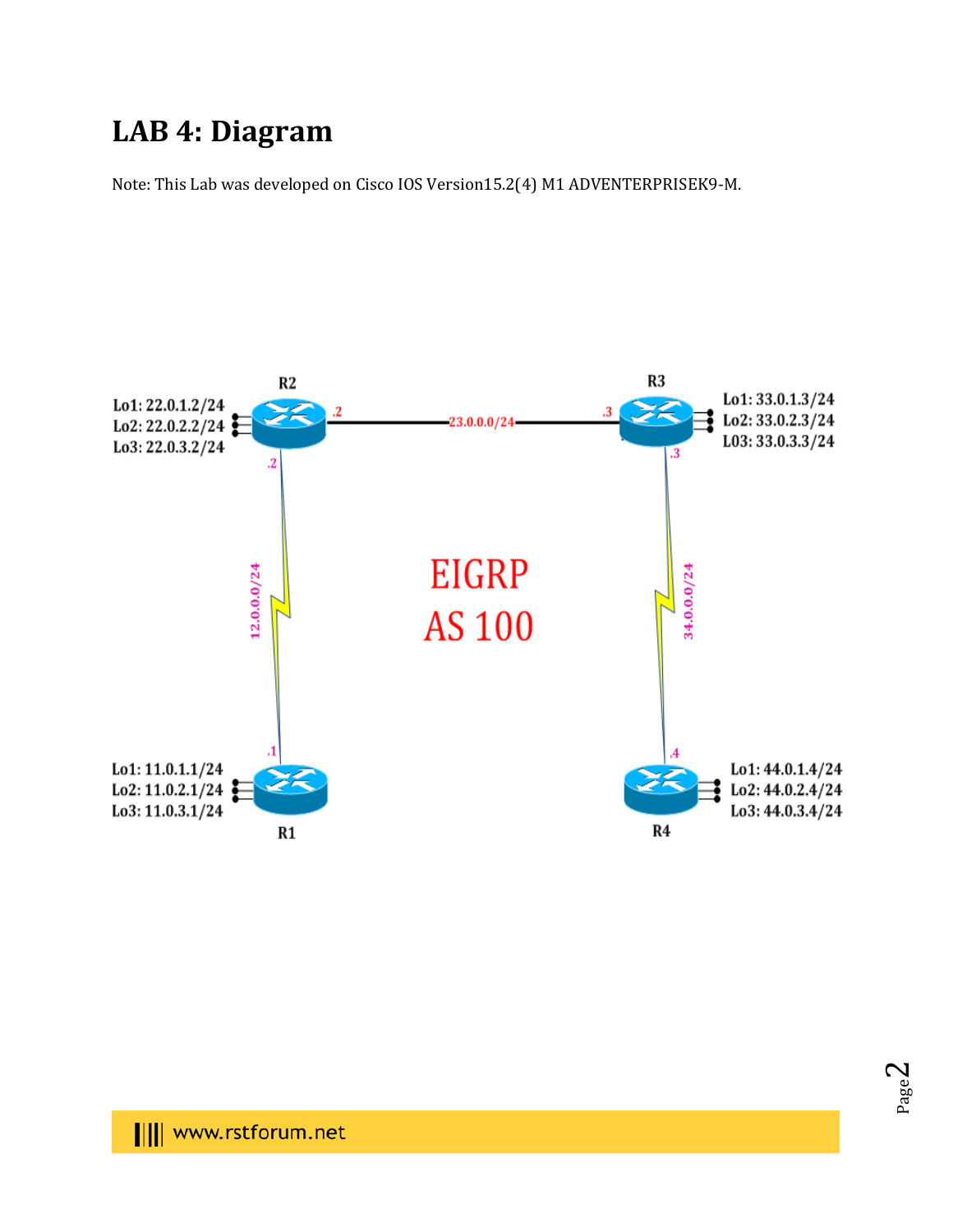# **LAB 4: EIGRP Passive-interface using named configuration**

## **Task 1: Configure IPv4 EIGRP process with Passive interface using named configuration.**

Step 1 In the configuration mode of router configure EIGRP process with a name using network 0.0.0.0 by following command

 $R2:$ 

router eigrp cisco address-family ipv4 autonomous-system 100 network 0.0.0.0 exit

Step 2 Enter address-family default interface configuration mode and suppress EIGRP updates using "passive-interface" command

R2:

router eigrp cisco address-family ipv4 autonomous-system 100 af-interface default passive-interface

(After suppressing EIGRP updates by using passive-interface command using named configuration, all interface is suppressed and not been seen.)

R2# show ip eigrp interfaces ! (Gives detailed list of interfaces on which EIGRP is sending updates)

EIGRP-IPv4 VR(cisco) Address-Family Interfaces for AS(100) Xmit Queue PeerQ Mean Pacing Time Multicast Pending Interface Peers Un/Reliable Un/Reliable SRTT Un/Reliable Flow Timer Routes

Step 3 Exit address-family interface default interface configuration mode and enter address-family interface serial 2/0 mode and Un-suppress EIGRP updates using " no passive-interface" command

 $R2:$ 

exit-af-interface af-interface serial 2/0 no passive-interface exit

Page ო

III www.rstforum.net